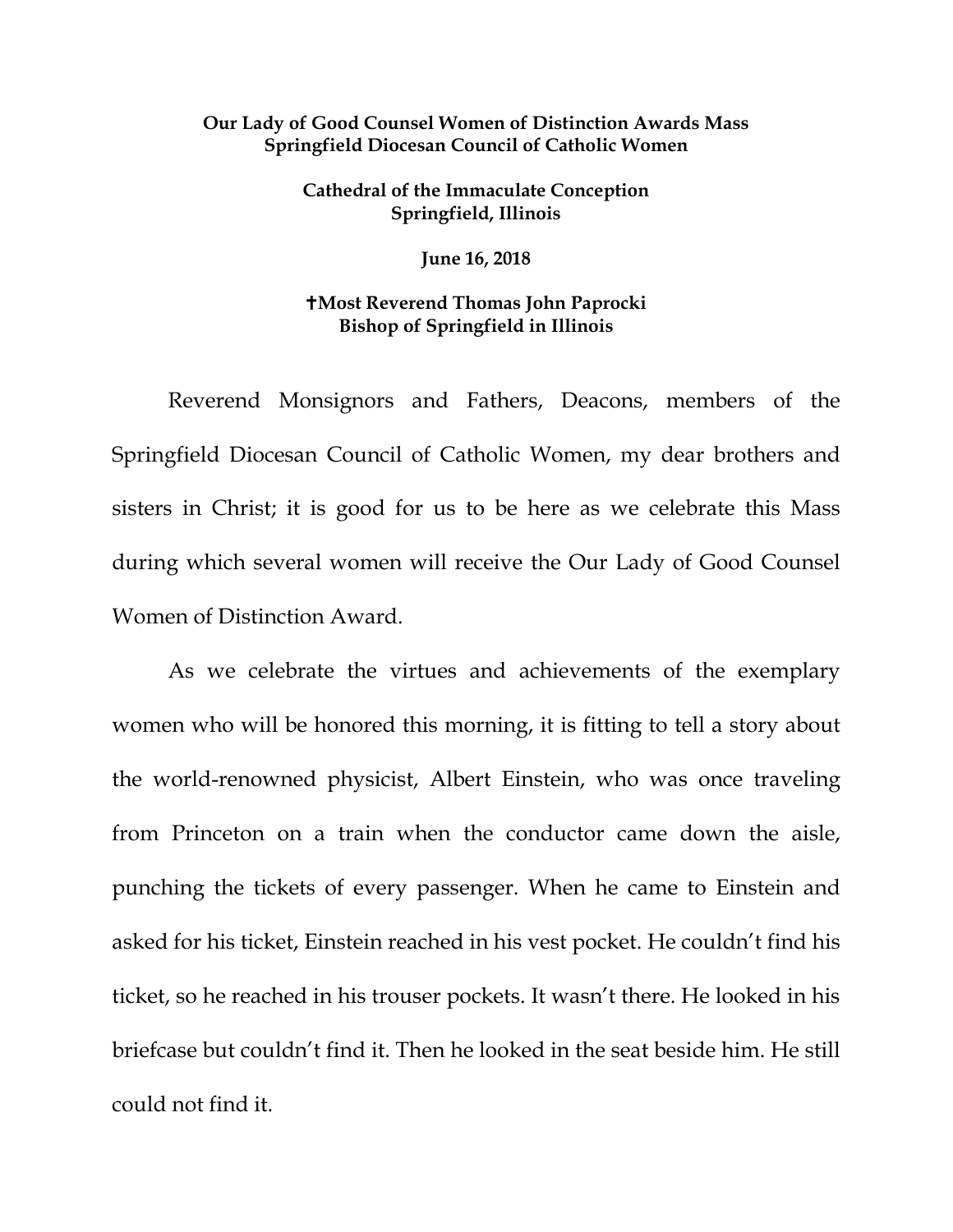The conductor said, "Dr. Einstein, I know who you are. I'm sure you bought a ticket. Don't worry about it." Einstein nodded appreciatively. The conductor continued down the aisle punching tickets. As he was ready to move to the next car, he turned around and saw the great physicist down on his hands and knees looking under his seat for his ticket.

The conductor rushed back and said, "Dr. Einstein, Dr. Einstein, don't worry, I know who you are; no problem. You don't need a ticket. I'm sure you bought one." Einstein looked at him and said, "Young man, I too, know who I am. What I don't know is where I'm going.["1](#page-5-0)

Perhaps you can relate to Einstein metaphorically, in that you cannot find your ticket and you have no idea where you are going in life. Or perhaps you could take this story one step further: perhaps you are not even sure who you are in relation to others and to the world.

Knowing who we are and where we are going is integrally linked to one of our deepest needs: the need to belong. We need to know where we belong, that is, we need somewhere where we feel accepted, included, wanted; somewhere where we fit in; somewhere where we know we are not alone. The need to belong is so much more than just a part of Abraham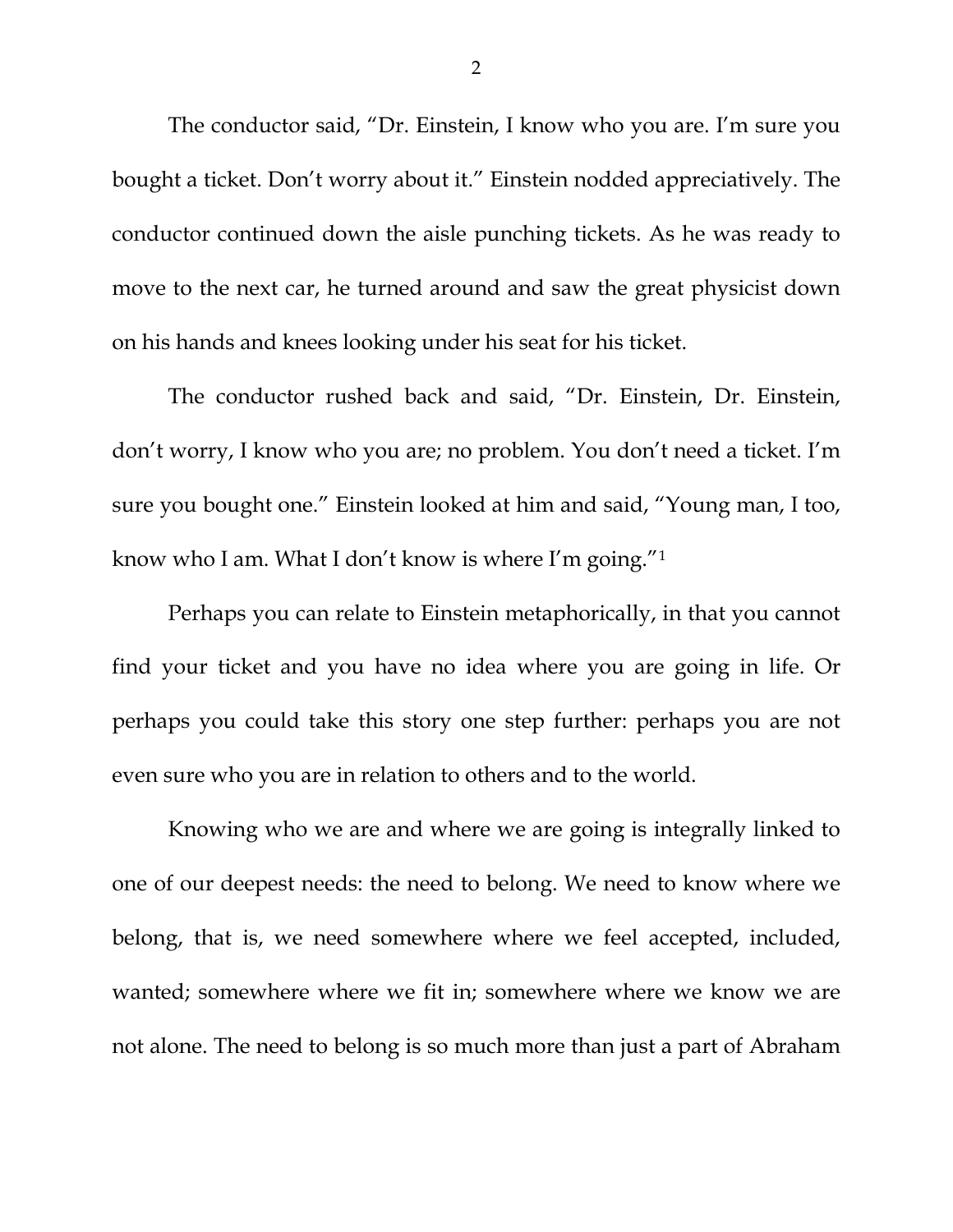Maslow's well-known *Hierarchy of Needs*, it is at the core of who we are as human beings.

In fact, people often go to great lengths in order to belong: joining various organizations, participating in team sports, being involved in book clubs and other groups that focus on common interests. While all of these are good things, at times we seem to forget that it is not so much about where we belong; the most important thing is to whom we belong, and that is our Lord. If we take this to heart and allow it to shape who we are as Christian disciples, when we realize that we belong to Christ and He loves us more than we can even begin to comprehend, we must inevitably share that conviction with others whom we encounter in our lives.

My dear sisters and brothers in Christ, there is no more perfect model for us of knowing to whom we belong than our Blessed Mother, for she is the first and greatest disciple, having given her entire self to the Lord in loving service to Him.

While we could certainly point out a myriad of instances from her life that bear witness to the fact that our Blessed Mother is the perfect model of Christian discipleship, her place as the first disciple further points to how we must respond to the Lord if we are to be His disciples. We see this first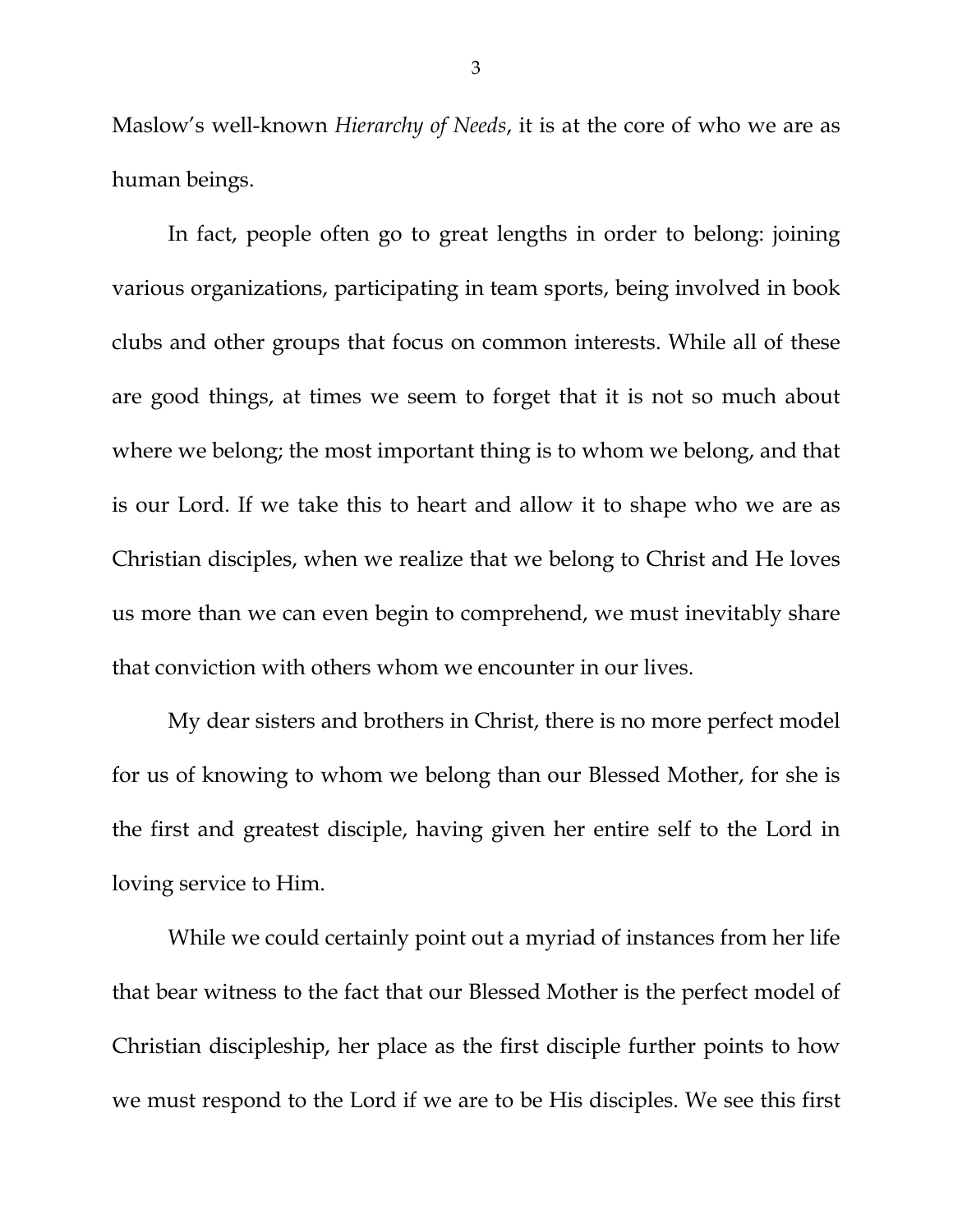instance of discipleship even before the birth of Jesus, at the moment of the Annunciation. In the Gospel according to Luke we read: *Mary said, "Behold, I am the handmaid of the Lord. May it be done to me according to your word.["2](#page-5-1)* These very words, our Blessed Mother's "yes" or her "*fiat*," as it is called in Latin, is the first and most authentic act of discipleship that we see in the scriptures. Her whole-hearted "yes" and giving everything that she was and everything that she had over to our Lord in His service is at the core of our understanding of what it means to be a disciple of Christ.

We too are called to echo these words and actions in our daily lives. It is our obligation to give each day everything that we are and everything that we have to our Lord and commit to serving Him. I know that at times this can seem like a daunting task, but just as Mary had faith despite her fears, so too must we have faith in spite of our limitations or fears.

Whether that *fiat* in our lives is to serve Him in our parishes, in our communities, or in our families, our Lord calls us to bear witness to His love to those whom we encounter in our lives.

Another key point in her life that bears witness to Our Lady's role as the model of discipleship is that of her presence throughout Jesus' passion and death, during which her Son, the Lord of Life, was beaten, spat upon,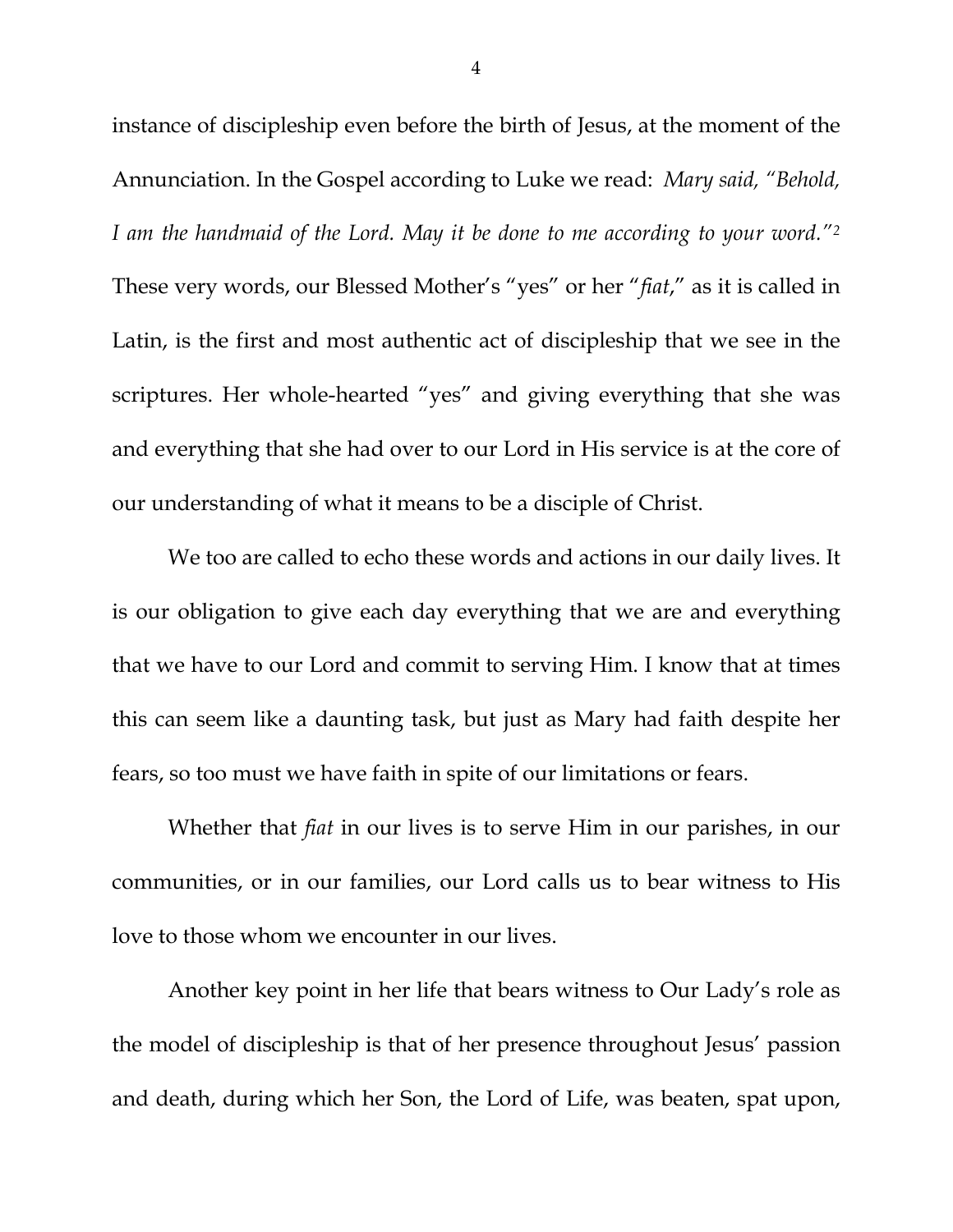and hung on the altar of the Cross as He offered Himself so that we might have eternal life. On a very human level it is not be hard to imagine that Mary would have experienced many of the emotions that any parent would experience if the child they loved was treated in such an inhumane way. However, where many parents would have been pleading for mercy on behalf of their child, our Blessed Mother, recognizing her part in salvation history and her role as a disciple of our Lord, once again turned herself over to His will. Despite the heart-wrenching pain of what she witnessed, she gave control over to the Lord, once again surrendering her will so that He might bring to completion what He had come to do.

My dear sisters and brothers in Christ, our honor for our Blessed Mother as the first and greatest disciple is not something we give simply from a distance. This is because our Lord, while He was on the cross, gave us one of the greatest gifts that He could give us: seeing His mother and the beloved disciple John at the foot of the cross, He gave his mother to John, and through John to all of us, so that she might be our mother and guide. Sacred scripture tells us that from that time on John took Mary into his home, and so too should we take Mary into our homes through a sincere devotion to our Blessed Mother. For if we foster a relationship with Mary